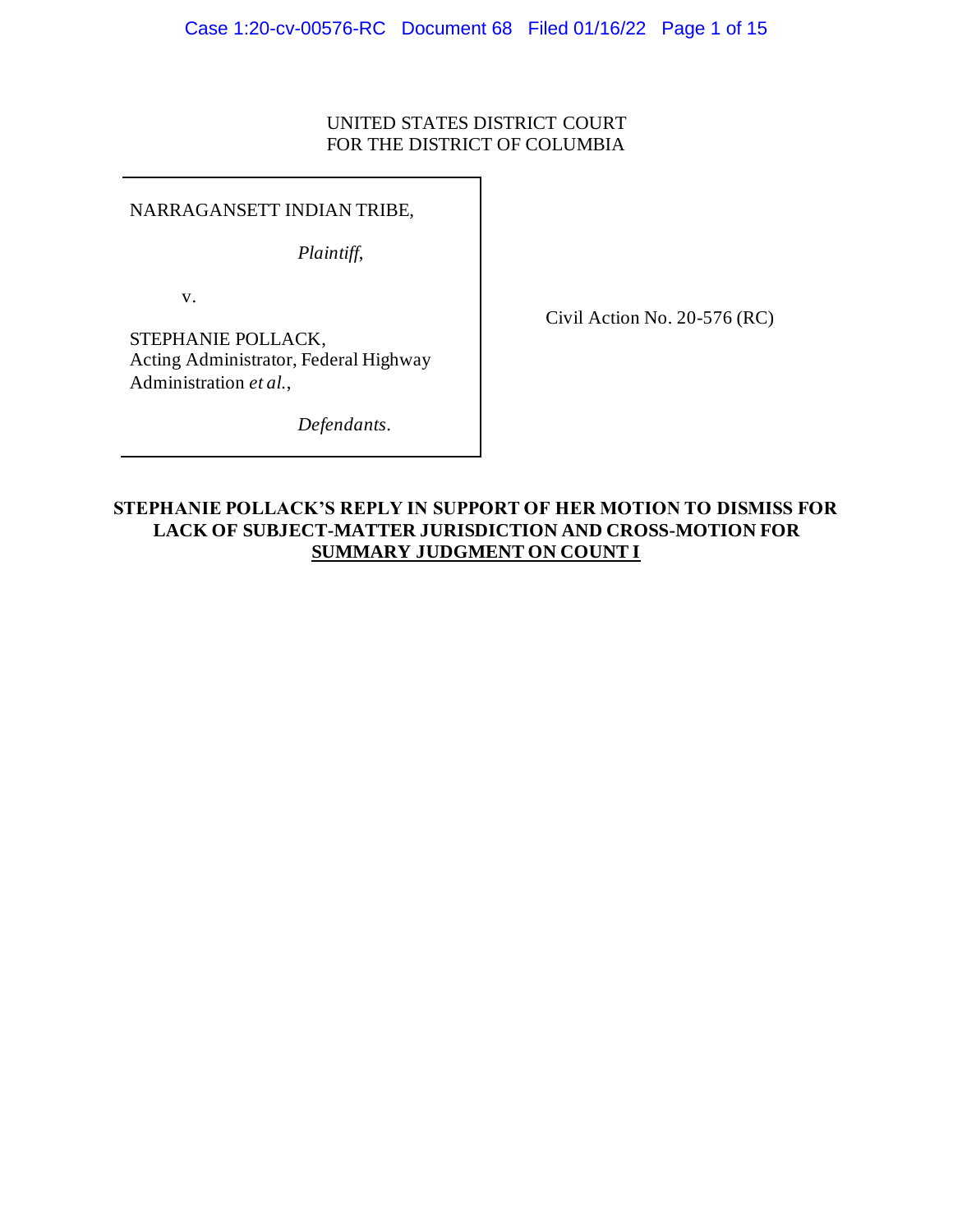## Case 1:20-cv-00576-RC Document 68 Filed 01/16/22 Page 2 of 15

Stephanie Pollack, Acting Administrator of the Federal Highway Administration (the "Administrator"), by and through undersigned counsel files this reply in support of her Motion to Dismiss for Lack of Subject-Matter Jurisdiction and Cross-Motion for Summary Judgment on Count I. *See* Def.'s Mot. Dismiss & Cross-Mot. Summ. J. ("MTD/Cross-MSJ"), ECF No. 63.

## **ARGUMENT**

The Administrator moved both to dismiss and for summary judgment on Count I of the Amended Complaint, which challenges under the Administrative Procedure Act ("APA"), 5 U.S.C. § 706, the recission of a Programmatic Agreement between the agency, the Narragansett Indian Tribe, and two components of the government of Rhode Island, requiring Rhode Island to convey certain properties to the Tribe as part of a broader project to construct the Providence I-95 Viaduct. *See* Def.'s MTD/Cross-MSJ; Amend. Compl. ¶¶ 43-50, ECF No. 1. The Administrator demonstrated that the Tribe lacks standing to challenge the Programmatic Agreement's recission, which was lawful in any event. In its response, the Tribe asserted two theories of standing in a threadbare and conclusory fashion such that the Court should consider them waived, and which fail on the merits. The Tribe also argued that the Programmatic Agreement's recission violated the APA because the agency did not withhold funds to compel Rhode Island to transfer the Tribe the properties without requiring it to waive its tribal sovereign immunity. But the agency in fact did exactly that—it withheld funds on the project from Rhode Island for years to induce it to transfer the properties to the Tribe free and clear. Finally, the Tribe sought to supplement the Administrative Record with documents that are not relevant to any disputed issue in this case, and without any evidence that the agency deliberately or negligently withheld them, as the Tribe insinuates. This Court thus should grant the Administrator's motion to dismiss and cross-motion for summary judgment, and deny the Tribe's request to supplement the Administrative Record.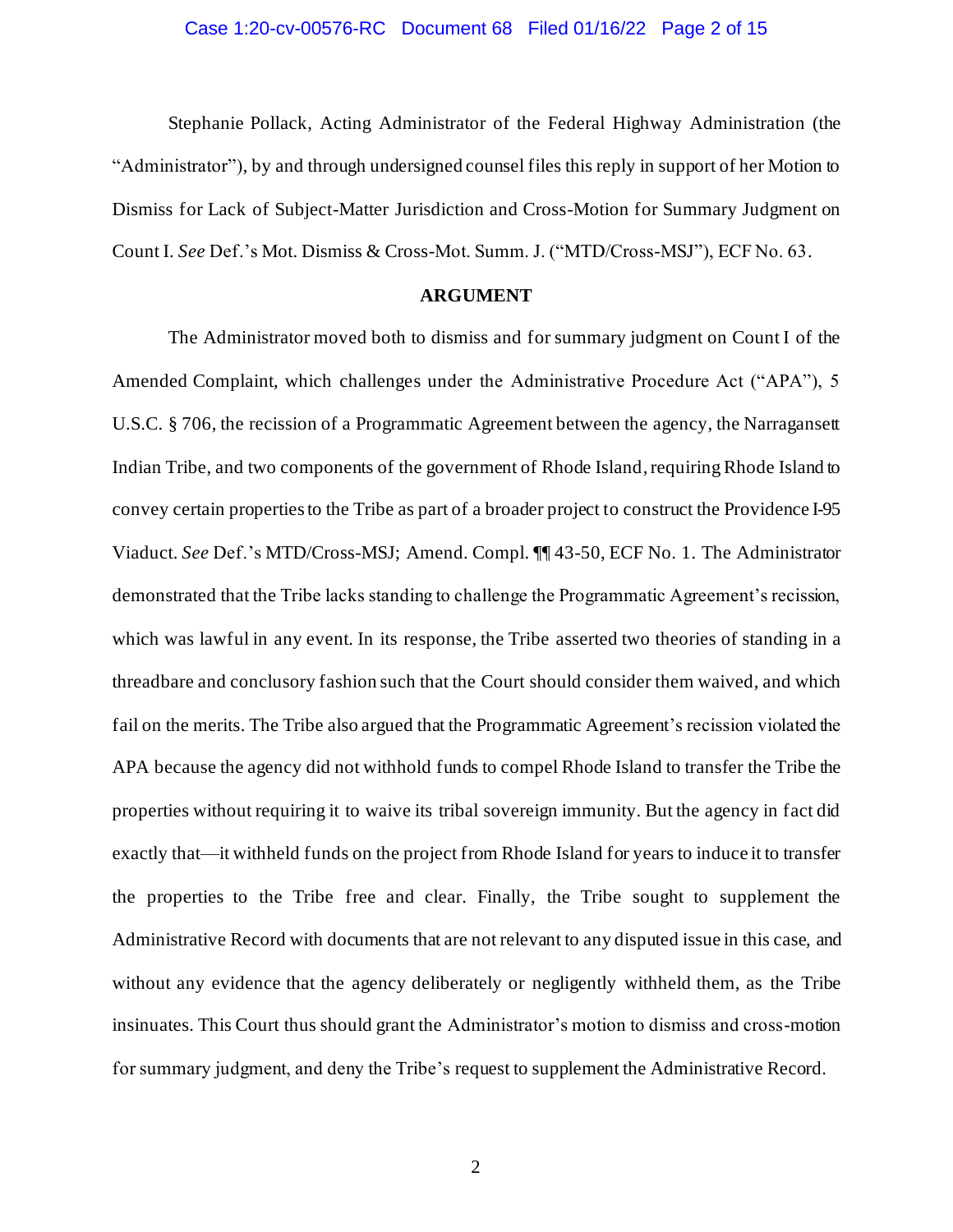## **I. This Court Should Dismiss Count I For Lack Of Jurisdiction**

A federal court's subject-matter jurisdiction is limited to "cases" and "controversies." U.S. Const. art. III, § 2, cl. 1. A justiciable case or controversy exists only when a plaintiff has standing to bring its claims. *Lujan v. Defs. of Wildlife*, 504 U.S. 555, 560 (1992). Standing requires (1) "an invasion of a legally protected interest," (2) "a causal connection between the injury and the conduct complained of," and (3) that "it must be likely, as opposed to merely speculative, that the injury will be redressed by a favorable decision." *Id.* at 560-61 (quotation marks omitted). The case-or-controversy requirement also "prevents [federal courts from] passing on moot questions ones where intervening events make it impossible to grant the prevailing party eff ective relief." *Burlington N. R.R. Co. v. Surface Transp. Bd.*, 75 F.3d 685, 688 (D.C. Cir. 1996). As explained below, the Tribe's only asserted injuries are not cognizable or redressable, and Count I is moot.

# **A. While the Court Has An Independent Obligation to Determine Jurisdiction, The Tribe Waived Arguments on Standing By Failing to Respond to Them**

In moving to dismiss, the Administrator explained why the Tribe lacks standing to sue them, identifyingflaws in each theory of standing alleged in the complaint. *See*Def.'s MTD/Cross-MSJ at 11-15, ECF No. 63. In responding to that motion, the Tribe addressed only two interrelated bases for one of the elements of standing, injury, claiming that the (1) "agenc[y's] failure to follow the section 106 process" and (2) programmatic agreement's recission would cause "harm to Tribal historic properties," injuring the Tribe as a "stakeholder[r]" in the properties. Pl.'s Resp. Opp'n Fed. Def.'s MTD/Cross-MSJ at 2 & n.1, ECF No. 66. By failing to address any of the Administrator's remaining arguments concerning standing, the Tribe has waived arguments concerning the absence of causation and redressability. *See Scenic Am., Inc. v. Dep't of Transp.*, 836 F.3d 42, 53 n.4 (D.C. Cir. 2016) ("Although a party cannot forfeit a claim that we lack jurisdiction, it can forfeit a claim that we possess jurisdiction."); *Penkoski v. Bowser*, Civ. A. No.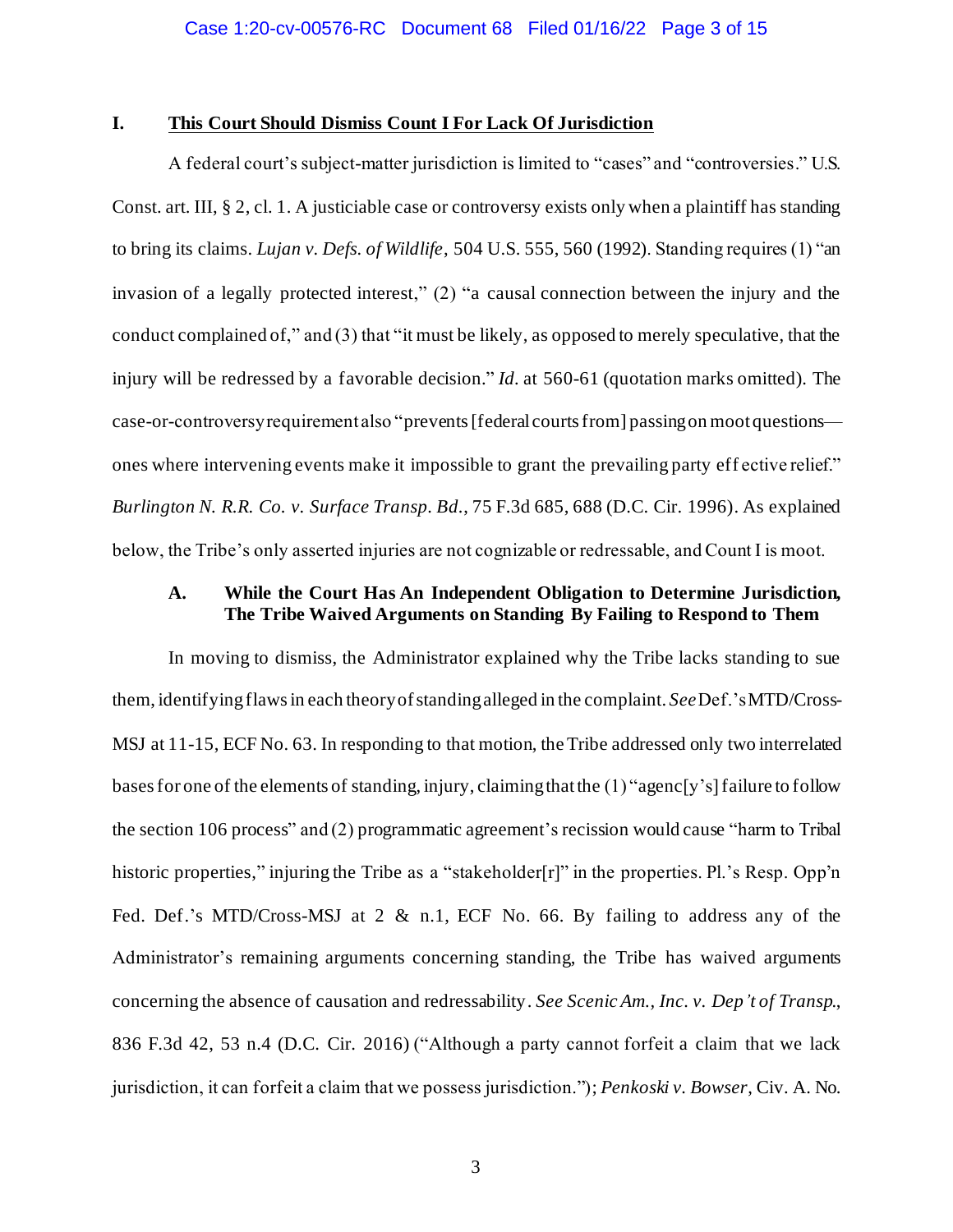## Case 1:20-cv-00576-RC Document 68 Filed 01/16/22 Page 4 of 15

20-1519 (TNM), 2021 WL 2913132, at \*21 (D.D.C. July 12, 2021) (plaintiffs "forfeit this standing argument" by not mentioning it "anywhere in their briefs"); *GSS Grp. Ltd. v. Nat'l Port Auth.*, 680 F.3d 805, 812 (D.C. Cir. 2012) ("GSSGroup could have made all three of the arguments identified above in its opposition to the Port Authority's motion to dismiss, but elected not to do so. The arguments therefore are waived." (citation omitted)); *Greer v. Bd. of Trs. of Univ. of D.C.*, 113 F. Supp. 3d 297, 305 (D.D.C. 2015) ("In this Circuit, failure to adequately respond to arguments raised in a motion to dismiss may be deemed a concession of those arguments." (collecting cases)).

Moreover, the Tribe presented its two theories of standing in such a threadbare and cursory a fashion that the Court should deem them conceded. The entirety of the Tribe's standing argument is as follows: "Plaintiff's standing as stakeholders and signatories of the PA are no longer issues upon the finding of final agency action impacting the stakeholder's historic tribal properties. . . . The agencies failure to follow the section 106 process and mitigate harm to Tribal historic properties thus protecting the Tribal stakeholders historic properties, is within the protected zone of interest the NHPA and regulations anticipated." Pl.'s Resp. Opp'n at 2 (citing *Lujan*, 504 U.S. at 560, and *Block v. Cmty. Nutrition Inst.*, 467 U.S. 340 (1984)).<sup>1</sup> These conclusory assertions make no attempt whatsoever to explain how the Administrator's behavior harmed the Tribe as a stakeholder in the properties. Naked allegations of harm such as these do not suffice to establish standing or avoid waiver. *See Allen v. District of Columbia*, 969 F.3d 397, 405 (D.C. Cir. 2020) (plaintiffs waived argument by "fail[ing] to identify any such sources or otherwise to develop this theory beyond bald assertion"); *United States v. TDC Mgmt. Corp.*, 827 F.3d 1127,

The Tribe also asserts that Rhode Island harmed it "by refusing to transfer properties," Pl.'s Resp. Opp'n at 5, but such an allegation does not establish standing as to the Acting Administrator. *See Cierco v. Mnuchin*, 857 F.3d 407, 416 (D.C. Cir. 2017) ("A plaintiff must demonstrate standing separately for each form of relief sought." (cleaned up)).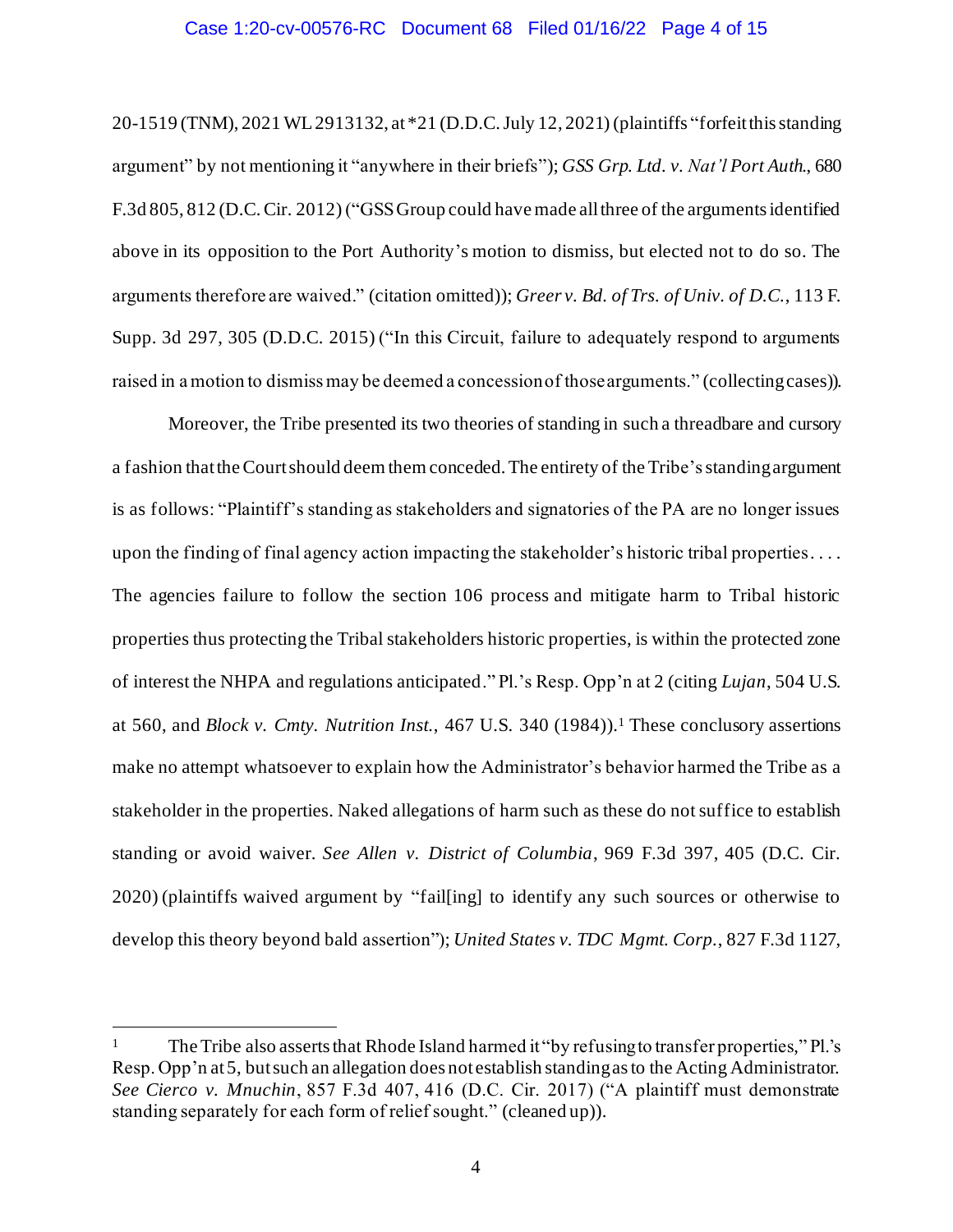## Case 1:20-cv-00576-RC Document 68 Filed 01/16/22 Page 5 of 15

1130 (D.C. Cir. 2016) ("This argument is forfeit because WDG does not further develop it (or even mention it again) after this single, conclusory statement." (quotation marks omitted)); *Davis v. Pension Benefit Guar. Corp.*, 734 F.3d 1161, 1166-67 (D.C. Cir. 2013) ("[I]t is not enough merely to mention a possible argument in the most skeletal way, leaving the court to do counsel's work, create the ossature for the argument, and put flesh on its bones." (alterations omitted)). As such, the Tribe has waived any theory of standing that it may have had. *See Scenic Am., Inc.*, 836 F.3d at 53 n.4. And because standing "is an essential and unchanging" predicate to any exercise of federal jurisdiction, *Lujan*, 504 U.S. at 560, this Court should dismiss Count I.

# **B. An Alleged Failure To Follow The Section 106 Process Alone Causes No Cognizable Injury**

In any event, even had the Tribe properly raised these two theories of standing, they would fail on the merits. The Court should quickly dispense with the first theory—that the Administrator allegedly disregarded the Section 106 process. A plaintiff cannot "allege a bare procedural violation, divorced from any concrete harm, and satisfy the injury-in-fact requirement of Article III." *Spokeo, Inc. v. Robins*, 578 U.S. 330, 341 (2016). Any alleged violation of the Section 106 process confers standing only if accompanied by some other, concrete harm. An alleged Section 106 violation alone, which is procedural in nature, does not create standing. *See Env't Def. Fund v. FERC*, 2 F.4th 953, 970 (D.C. Cir. 2021) ("[D]eprivation of a procedural right without some concrete interest that is affected by the deprivation—a procedural right *in vacuo*—is insufficient to create Article III standing." (quoting *Summers v. Earth Island Inst.*, 555 U.S. 488, 496 (2009))).

# **C. Judicial Relief Can No Longer Redress Harm To The Historical Properties Because The Tribe Has Allowed The New Programmatic Agreement For The Providence I-95 Viaduct Project To Be Nearly Fully Completed**

The Tribe's injury-to-historical-properties theory fails as well. Assuming that harm to the properties constitutes an injury-in-fact attributable to the Administrator's actions or omissions, the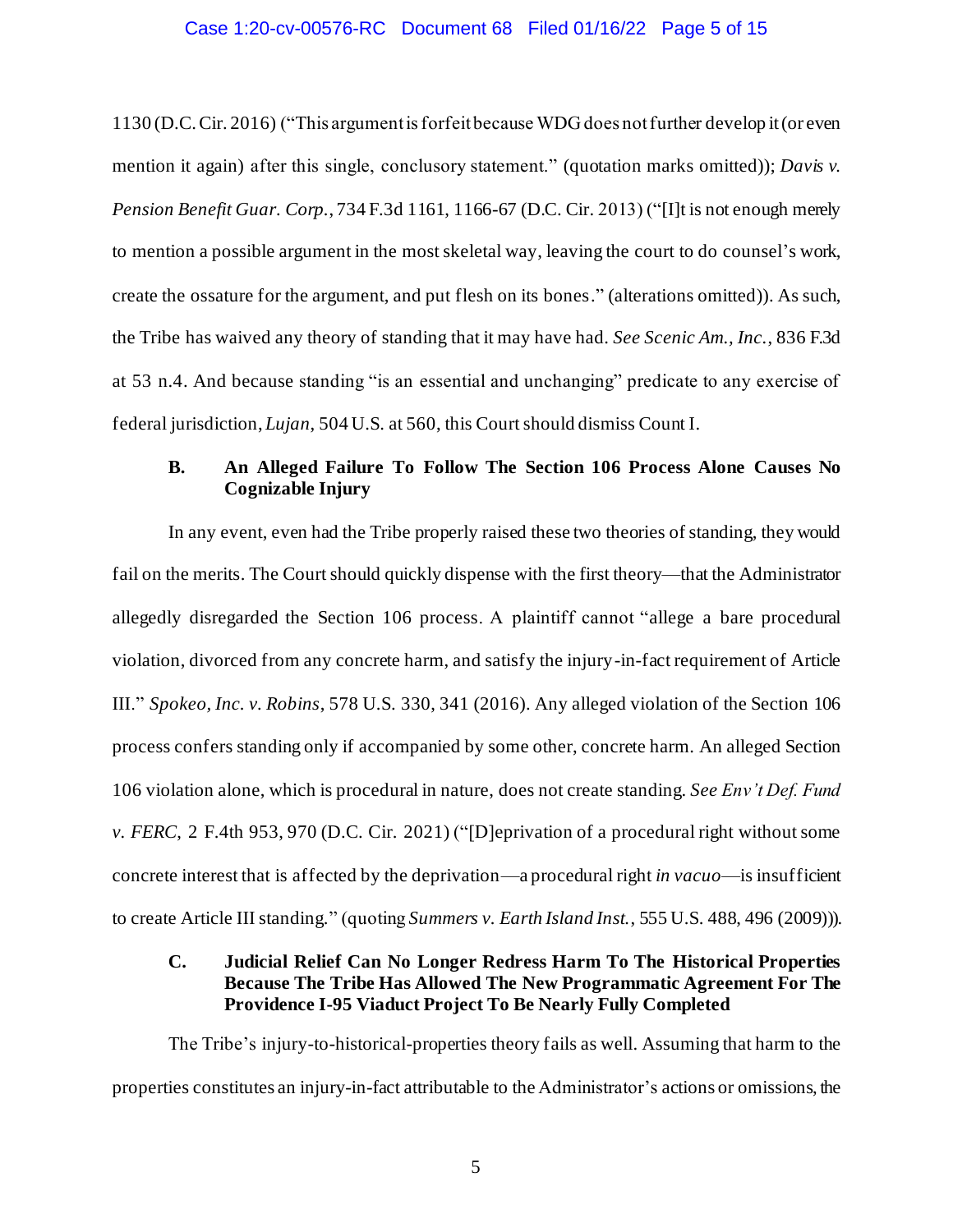## Case 1:20-cv-00576-RC Document 68 Filed 01/16/22 Page 6 of 15

Tribe fails to show that a favorable ruling "likely" would redress its injury, as required to show standing, *Lujan*, 504 U.S. at 560, or that this Court can grant "effective relief," as required to avoid mootness, *Burlington N.*, 75 F.3d at 688. That is because construction of the I-95 Providence Viaduct has already begun, is underway, and is nearing completion. *See Providence I-95 Viaduct Northbound*, R.I. Dep't of Transp., https://www.dot.ri.gov/projects/I-95ViaductNorth/index.php (last visited Jan. 13, 2022) (project construction began in 2020); Melanie DaSilva, *Additional Lane Shifts Coming to I-95 for Providence Viaduct Construction*, WPRI (Nov. 18, 2021), https://www.wpri.com/traffic/pinpoint-traffic/additional-lane-shifts-on-i-95-for-providenceviaduct-construction/ (noting "continued construction" on "the Viaduct project"); *see also Jerome Stevens Pharms. v. FDA*, 402 F.3d 1249, 1253 (D.C. Cir. 2005) (courts "may consider materials outside the pleadings in deciding whether to grant a motion to dismiss for lack of jurisdiction." ).

Given that the project is well underway and has been for years now, the Tribe cannot show a likelihood that the harms to the properties that they fear the project construction will cause has not already come to pass. Nor will additional processes in planning a mostly-completed massive infrastructure be either meaningfully effective or feasible because the historical lands have already been altered or not by the project. As such, the Tribe has failed to identify any prospective relief that this Court can give that would redress their alleged injury. <sup>2</sup> The construction that has occurred already cannot practically be undone, nor can any attendant harm to properties the construction has caused. *See Sierra Club v. U.S. Army Corps of Eng'rs*, 803 F.3d 31, 43 (D.C. Cir. 2015) ("[E]nvironmental challenges to the Corps filling wetlands to construct a sports complex were

<sup>&</sup>lt;sup>2</sup> Because the Tribe cannot show that any harm to the properties caused by the construction has not already come to pass, its prayer for declaratory relief cannot confer standing either. *See Newdow v. Roberts*, 603 F.3d 1002, 1011 (D.C. Cir. 2010) ("The second redressability problem is that declaratory [relief] . . . would not prevent the claimed injury.").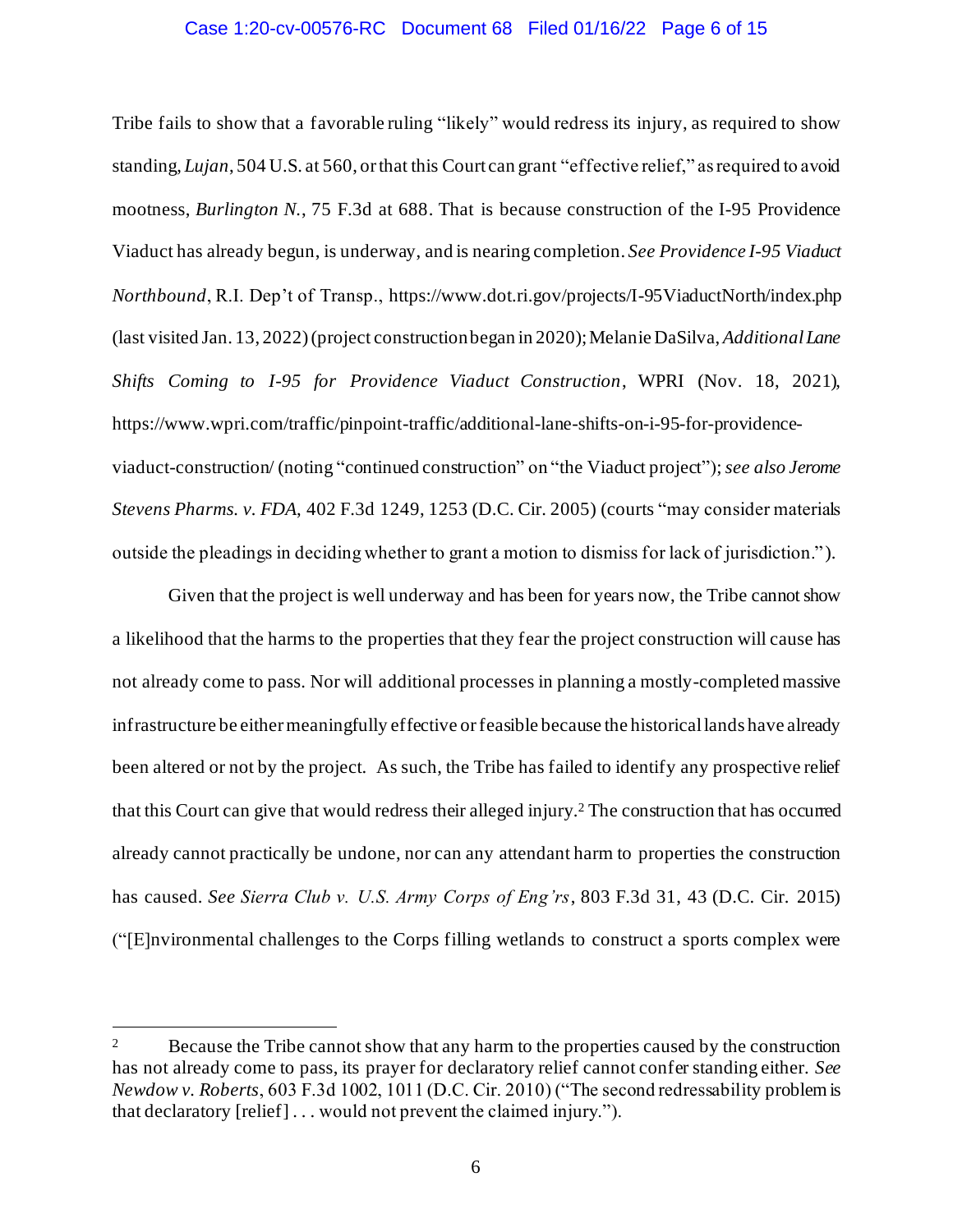## Case 1:20-cv-00576-RC Document 68 Filed 01/16/22 Page 7 of 15

moot once the construction was fully completed because it was undisputed that the wetlands could not be restored, and the wetlands were the only resource in which the plaintiffs claimed an interest," thus "eliminat[ing] the opportunity for any meaningful relief to Plaintiffs' alleged injuries." (cleaned up)); *Bayou Liberty Ass'n, Inc. v. U.S. Army Corps of Eng'rs*, 217 F.3d 393, 396 (5th Cir. 2000) ("When a party seeks an injunction to halt a construction project the case may become moot when a substantial portion of that project is completed."); *Native Ecosystems Council v. Krueger*, 649 F. App'x 614, 615 (9th Cir. 2016) (case moot "[b]ecause we can order no effective relief to remedy Plaintiffs' alleged injuries" given that removal of trees plaintiff sought to prevent had already happened); *Weiss v. Sec'y of Interior*, 459 F. App'x 497, 500 (6th Cir. 2012) (case moot because "any effects on the Park's historic character have already occurred," as "construction . . . has been substantially completed" (quotation marks omitted)); *E. Band of Cherokee Indians v. Dep't of Interior*, Civ. A. No. 20-757 (JEB), 2020 WL 2079443, at \*13 (D.D.C. Apr. 30, 2020) (injunction cannot stop irreparable harm because "the land has already been substantially disturbed by state construction activities"); *Standing Rock Sioux Tribe v. U.S. Army Corps of Eng'rs*, 301 F. Supp. 3d 50, 63 (D.D.C. 2018) (challenge to alleged Section 106 violation moot because "construction-related activities have now occurred, and, accordingly, the potential for the preservation of historic or cultural sites no longer exists"); *Standing Rock Sioux Tribe v. U.S. Army Corps of Eng'rs*, 205 F. Supp. 3d 4, 35 (D.D.C. 2016) (denying injunction because "[t]he risk that construction may damage or destroy cultural resources is now moot for [that part] of the pipeline that has already been completed.  $\dots$  the Tribe has not shown for this substantial segment of the pipeline that any additional harm is likely to occur to cultural sites.").

At most, the Tribe can assert only that transferring the properties to them at this point might prevent some additional harm to the properties that otherwise would occur. But that assertion is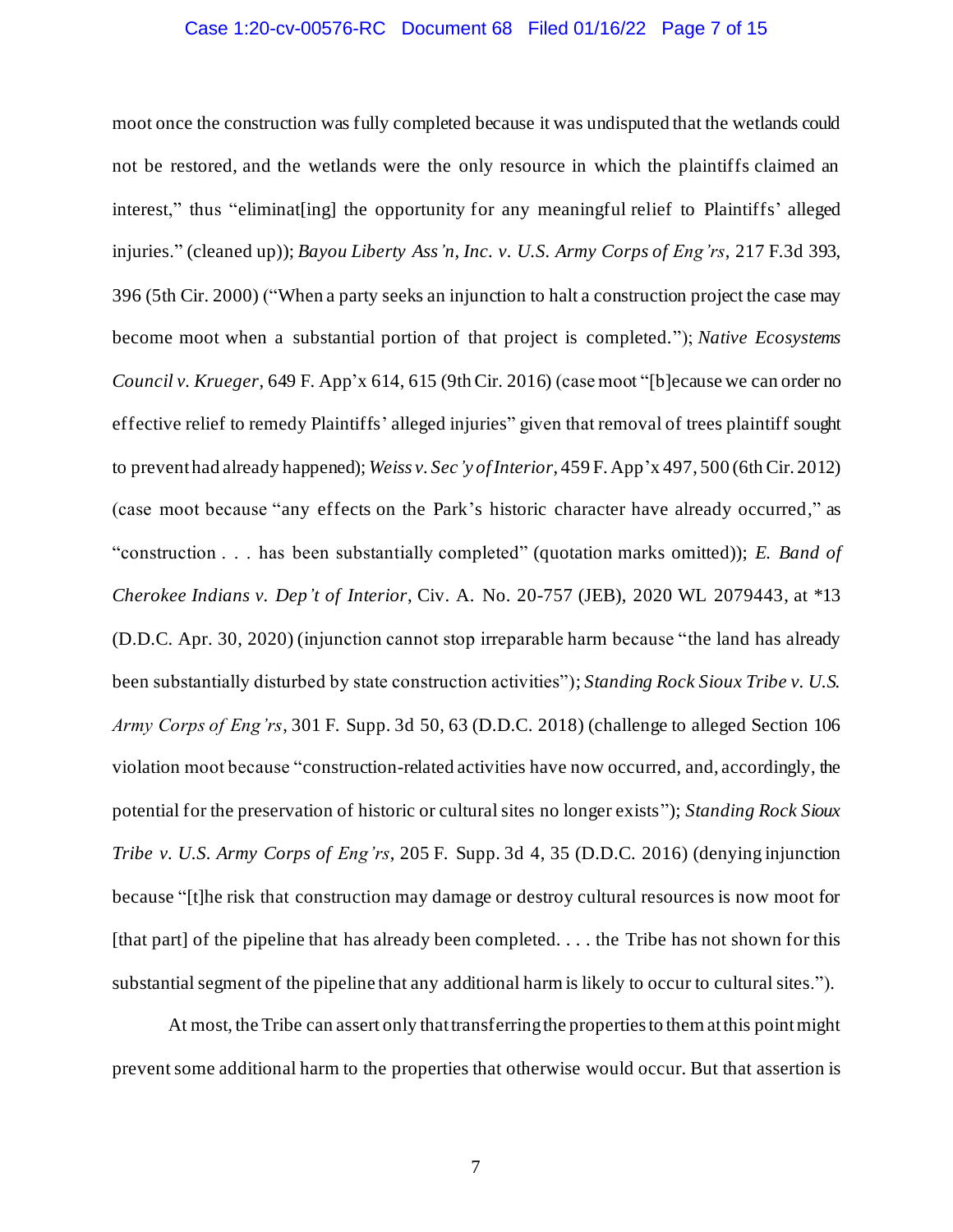## Case 1:20-cv-00576-RC Document 68 Filed 01/16/22 Page 8 of 15

"merely speculative"—the Tribe cannot show, as it must, that such redress is "likely." *Lujan*, 504 U.S. at 560-61. The Tribe thus lacks standing to bring Count I. And for essentially the same reason, Count I is moot. This Court should dismiss Count I for lack of jurisdiction.

# **II. After Doing Exactly As the Tribe Urged, The Administrator's Decision to Modify the Programmatic Agreement Was Not Arbitrary, Capricious, Or An Abuse of Discretion**

In the alternative, this Court should grant the Administratorsummary judgment on Count I. The APA empowers federal courts to "hold unlawful and set aside agency action" that is "arbitrary, capricious, an abuse of discretion, or otherwise not in accordance with law." 5 U.S.C. § 706(2)(A). "The scope of review under [this] standard is narrow and a court is not to substitute its judgment for that of the agency. Nevertheless, the agency must examine the relevant data and articulate a satisfactory explanation for its action including a rational connection between the facts found and the choice made." *Motor Vehicle Mfrs. Ass'n v. State Farm Mut. Auto. Ins. Co.*, 463 U.S. 29, 43 (1983) (quotation marks omitted). A reviewing court must "consider whether the decision was based on a consideration of the relevant factors and whether there has been a clear error of judgment." *Id.* (quotation marks omitted). An agency's action fails this standard "if the agency has relied on factors which Congress has not intended it to consider, entirely failed to consider an important aspect of the problem, offered an explanation for its decision that runs counter to the evidence before the agency, or is so implausible that it could not be ascribed to a difference in view or the product of agency expertise." *Id.*

The essence of the Tribe's grievance against the Administrator is her recission of the Programmatic Agreement. But as the Administrator explained in cross-moving for summary judgment, she had no power to compel Rhode Island to convey the properties to the Tribe without demanding that it waive tribal sovereign immunity, and nothing prevented her from rescinding the Programmatic Agreement once the Tribe and Rhode Island's dispute—which she did not instigate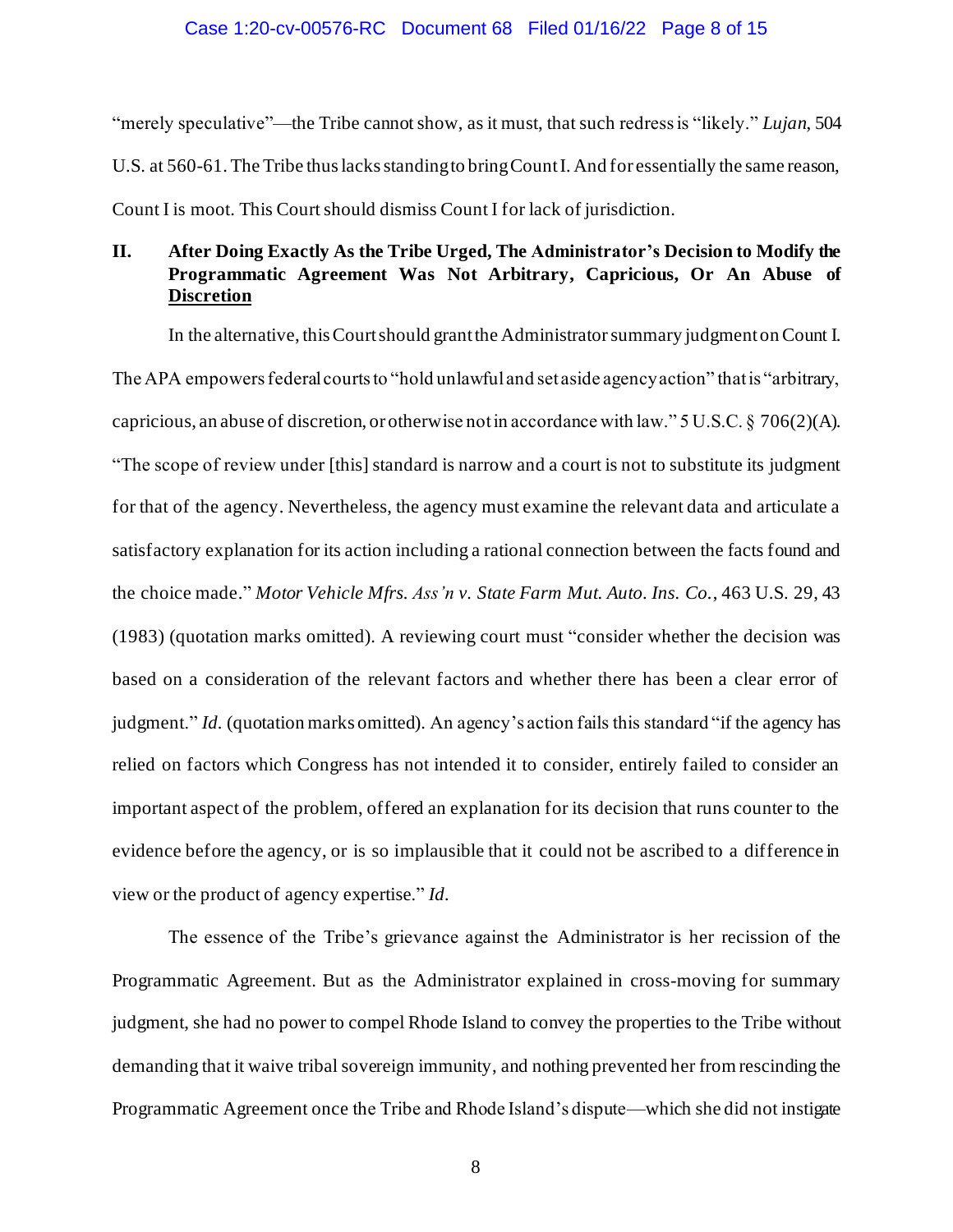## Case 1:20-cv-00576-RC Document 68 Filed 01/16/22 Page 9 of 15

or encourage—reached an insurmountable impasse precluding the Agreement's implementation. *See* Def.'s MTD/Cross-MSJ at 16-28. In their response, the Tribe never disputed that if the Administrator could not compel Rhode Island to convey the properties, then the Programmatic Agreement's recission would have been lawful. It instead contends that the Administrator could have tried, and thus was legally required, to compel Rhode Island to convey the properties without demanding a waiver of tribal sovereign immunity by threatening to withhold federal funding until Rhode Island did so. *See* Pl.'s Resp. Opp'n at 3, 5-8.

Put aside the dubiousness of the Tribe's claim that that the Administrator was legally required to withhold federal funds from Rhode Island if it refused to convey the properties without demanding a waiver of tribal sovereign immunity. The more fundamental defect with the Tribe's argument is that the Administrator did withhold funds from Rhode Island on this project to induce it to transfer the properties without a waiver of tribal sovereign immunity. On September 1, 2016, the agency informed the Rhode Island Department of Transportation that it "will not proceed with any Federal approval action related to the northbound Providence Viaduct bridge, including but not limited to approval of bridge construction or approval of a toll gantry, unless [the Rhode Island Department of Transportation] first satisfies its [Section] 106 mitigation requirement to transfer the properties in question or the parties agree to an alternative mitigation plan." Administrative Record ("AR") 000139 (attached here as Attach. A). In a January 19, 2017 letter to the Advisory Council on Historic Preservation, the agency confirmed that it "has placed the northbound section of the project on hold pending completion of the Section 106 mitigation requirement in the [Programmatic Agreement] to transfer the properties acquired by [the Rhode Island Department of Transportation] to the Tribe." AR 000155 (attached here as Attach. B). Indeed, the Tribe itself concedes that the agency informed Rhode Island that it would "withhold funding on the North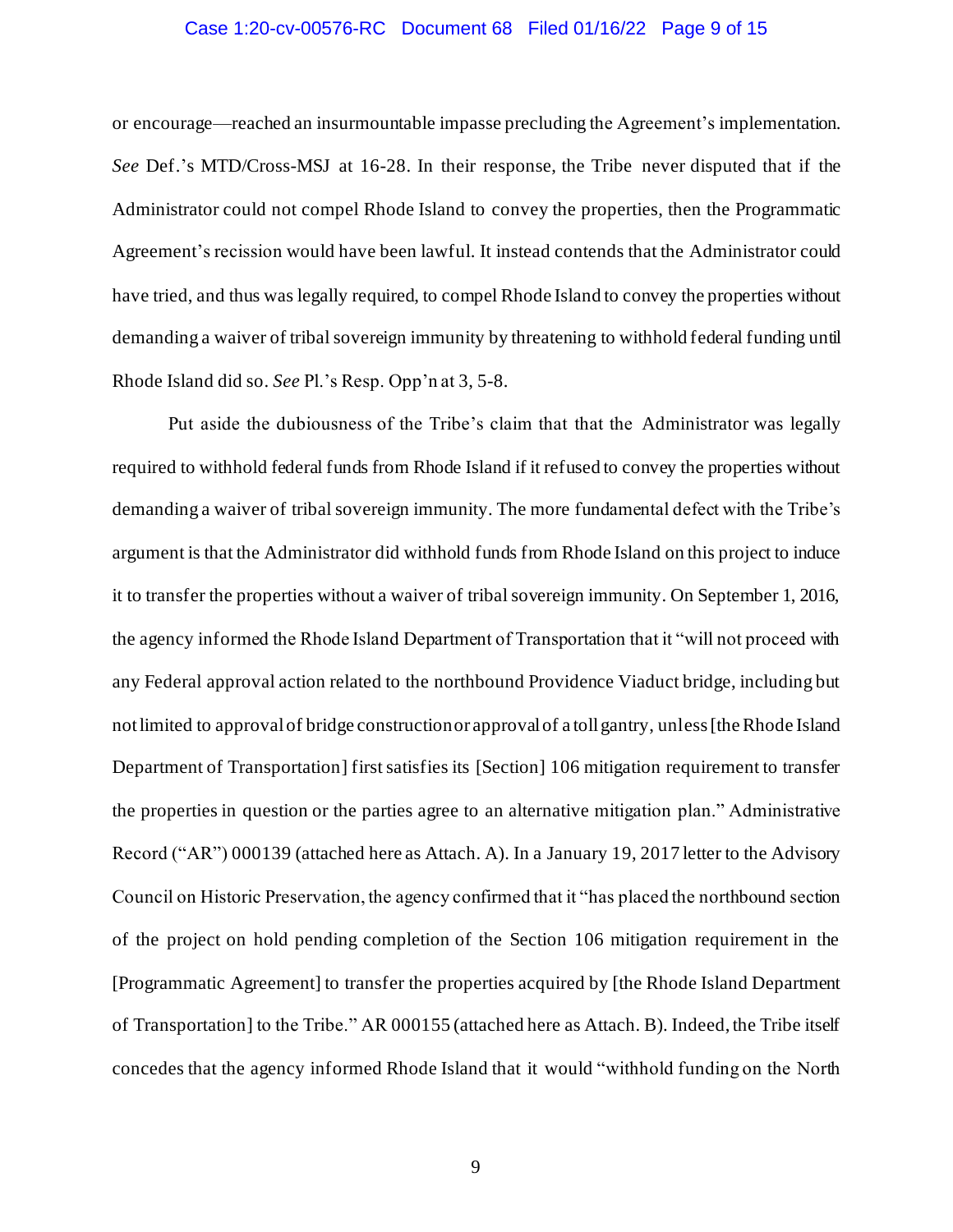## Case 1:20-cv-00576-RC Document 68 Filed 01/16/22 Page 10 of 15

Bound Highway part of the Viaduct undertaking, if the State did not comply with the [Programmatic Agreement]." Pl.'s Resp. Opp'n at 19.

Work on the northbound part of the project ultimately did not begin for another four years, until 2020. *See Providence I-95 Viaduct Northbound*, *supra*. Even afterthe Administrator withheld the project funds, Rhode Island still refused to convey the properties absent a waiver of tribal sovereign immunity.<sup>3</sup> But the Administrator did exactly what the Tribe says she should have done. The mind struggles to comprehendhow that could have been arbitrary, capricious, and/or an abuse of discretion. That the strategy proved unfruitful is disappointing but not in violation of the APA.

The Tribe says that beyond just withholding funds on this project, the Administrator also should have threatened "to withhold funds for future projects" unless Rhode Island conveyed the properties to the Tribe without a waiver of tribal sovereign immunity. *See* Pl.'s Resp. Opp'n at 8. The Tribe identifies no legal authority for the Administrator to do this, nor does it say (1) whether the Administrator should have withheld funds for all federal projects in the state or only some; (2) if the latter, for which particular projects she should have withheld federal funds; (3) whether she should have withheld funds indefinitely until Rhode Island relented; and (4) if not, how long they should have attempted to force Rhode Island's hand before throwing in the towel. Regardless, given that the Administrator already withheld funds on this project to induce Rhode Island to convey the propertiesto the Tribe without a waiver of tribal sovereign immunity, she was not then required to consider withholding federal funds on some or all other projects in the state until Rhode Island finally conveyed the properties—which may well never have happened—a course of action

<sup>3</sup> Rhode Island's infamous cussedness predates the Constitutionitself. *See* Akhil Reed Amar, America's Constitution: A Biography 32 (2005) (recounting how "the tiny, ill-governed, and obstreperous state of Rhode Island . . . had first thwarted needed reforms of the [Articles of] Confederation and then boycotted the Philadelphia Convention").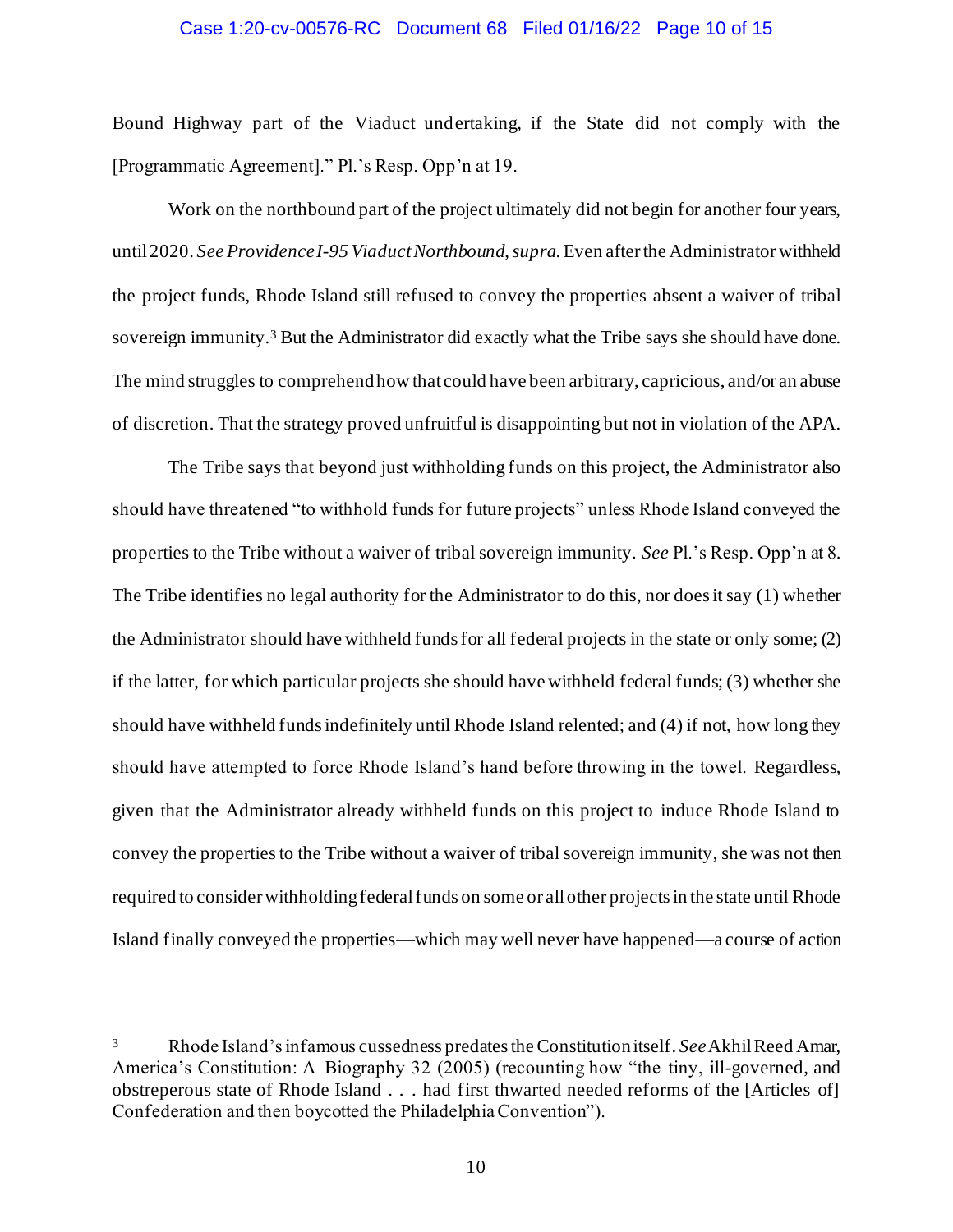## Case 1:20-cv-00576-RC Document 68 Filed 01/16/22 Page 11 of 15

that is infeasible, unviable, and unreasonable on its face. *See S.C. Pub. Serv. Auth. v. FERC*, 762 F.3d 41, 97 (D.C. Cir. 2014) ("[A]n agency must consider only significant and viable and obvious alternatives." (quotation marks omitted)); *Nat'lTel.Co-Op. Ass'n v. FCC*, 563 F.3d 536, 542 (D.C. Cir. 2009) ("Courts may not broadly require an agency to consider all policy alternatives in reaching a decision." (cleaned up)); *City of Grapevine v. Dep't of Transp*., 17 F.3d 1502, 1506 (D.C. Cir. 1994) (agency must consider "all feasible or reasonable alternatives" (quotation marks omitted)); *Allison v. Dep't of Transp.*, 908 F.2d 1024, 1031 (D.C. Cir. 1990) ("The FAA need not examine an infinite number of alternatives in infinite detail."); *Off. of Comm. of United Church v. FCC*, 779 F.2d 702, 714 (D.C. Cir. 1985) ("This court does not insist that the agency consider every conceivable option.").

As such, the Programmatic Agreement's recission was not arbitrary, capricious, or an abuse of discretion. This Court should grant the Administrator summary judgment on Count I.

# **III. The Tribe Has Demonstrated No Circumstance Warranting Supplementation Of The Administrative Record**

Finally, the Tribe requests to supplement the Administrative Record with certain documents that it alleges the Administrator withheld. Pl.'s Resp. Opp'n at 18. For the most part, the Tribe's filing does not identify the particular documents that it wishes to add to the Administrative Record, save for a few examples, instead referring the Court to a separate index of documents that it requests be added to the record. *See id.* at 21. The Tribe broadly characterizes these documents as falling into three categories: evidence (1) "of the negotiations between the State and [agency] that supported the intent of both parties to the transfer to the Tribe specific mitigation properties;" (2) "of dates and correspondence confirming the State failure to comply with the fully executed [Programmatic Agreement];" and (3) "that the Defendant changed its position, capitulated to the States demands by termination of the executed [Programmatic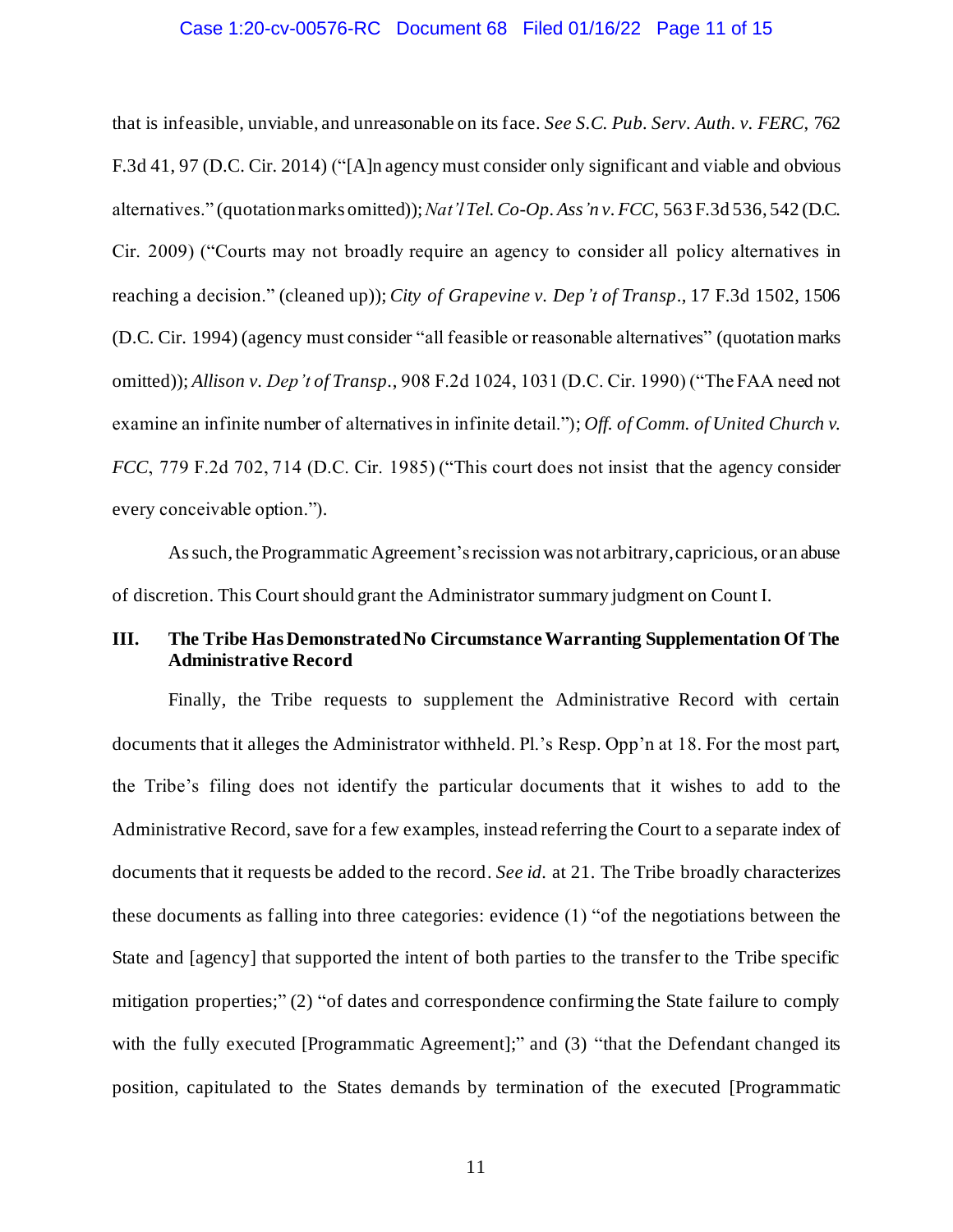## Case 1:20-cv-00576-RC Document 68 Filed 01/16/22 Page 12 of 15

Agreement] and re- initiated the Section 106 process, and further supported the state position by excludingthe Plaintiff as signatories." *Id.* at 18. For the reasons explained below, this Court should deny the Tribe's motion.

Courts "do not allow parties to supplement the record unless they can demonstrate unusual circumstances justifying a departure from this general rule." *Dist. Hosp. Partners, L.P. v. Burwell*, 786 F.3d 46, 55 (D.C. Cir. 2015) (quotation marks omitted). The D.C. Circuit has identified three such circumstances: "(1) the agency deliberately or negligently excluded documents that may have been adverse to its decision; (2) the district court needed to supplement the record with background information in order to determine whether the agency considered all of the relevant factors; or (3) the agency failed to explain administrative action so as to frustrate judicial review." *Id.* The Tribe fails to show any circumstance warranting supplementation of the Administrative Record here. It does not argue that the documents it seeks to add to the record provide background information necessary to consider whether the Administrator considered all relevant factors, or that she failed to explain her action to frustrate judicial review. The Tribe instead focuses on the first circumstance, alleging that the Administrator "withheld documents" that were "unfavorable to [its] defense in this case." Pl.'s Resp. Opp'n at 18.

As an initial matter, the requirement that a party "demonstrate" a circumstance warranting supplementation of the Administrative Record, *Dist. Hosp. Partners*, 786 F.3d at 55, connotes a need for evidence in support of the party's argument, not merely unsupported allegations. *See Allen v. Admin. Rev. Bd.*, 514 F.3d 468, 476 (5th Cir. 2008) ("The term 'demonstrates' means to prove by a preponderance of the evidence." (citing *Dysert v. Sec'y of Labor*, 105 F.3d 607, 610 (11th Cir. 1997))); *cf. Potter v. District of Columbia*, 558 F.3d 542, 546 (D.C. Cir. 2009) ("The statute makes clear that 'the term "demonstrates" means meets the burdens of going forward with the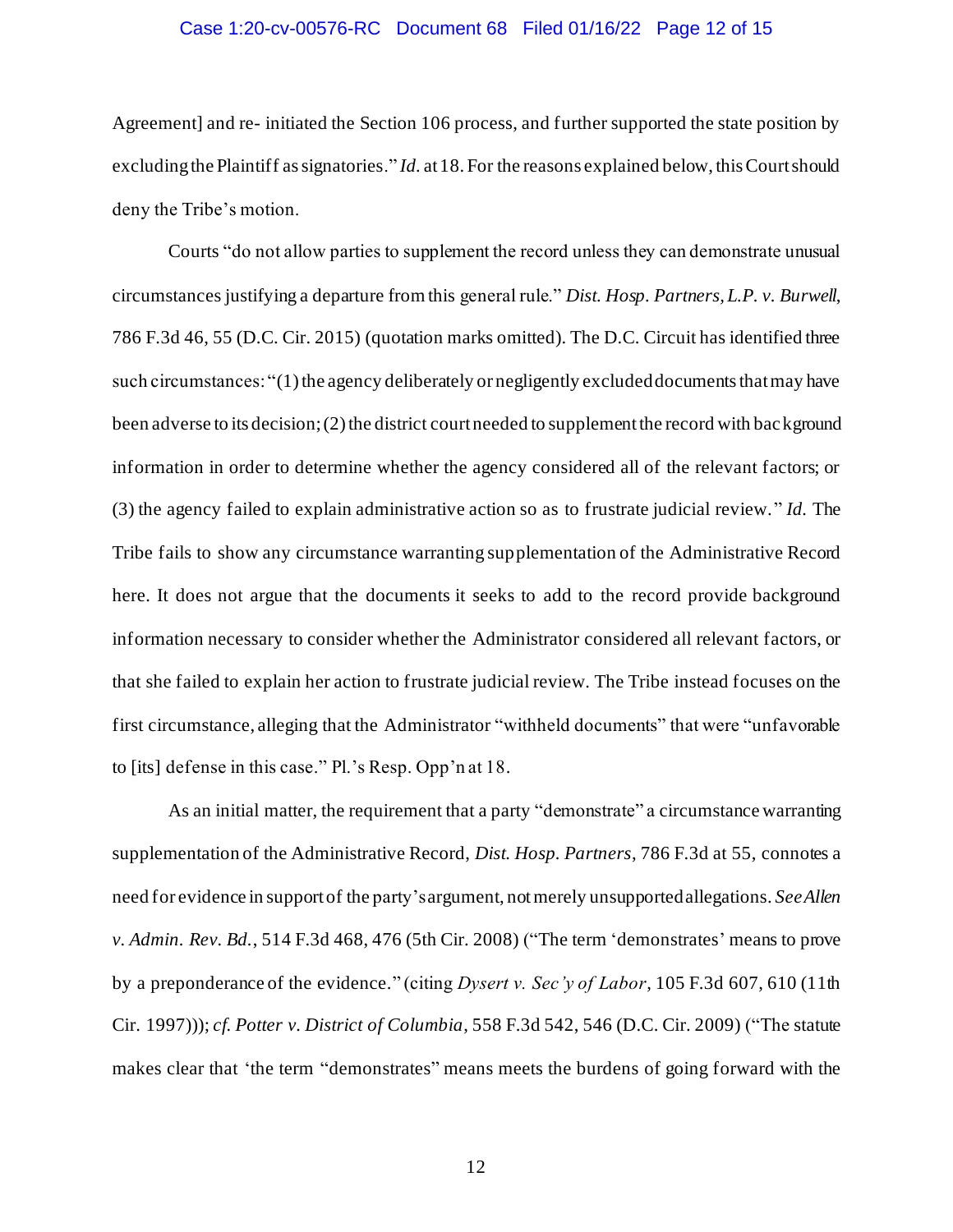### Case 1:20-cv-00576-RC Document 68 Filed 01/16/22 Page 13 of 15

evidence and of persuasion.'" (quoting 42 U.S.C. § 2000bb-2(3))); *Pierce v. Atchison Topeka & Santa Fe Ry. Co.*, 110 F.3d 431, 438 (7th Cir. 1997) ("More equivalent to a burden of proof or persuasion is a requirement that a party 'demonstrate' . . . a proposition."). The Tribe's insinuation that the Administrator deliberately withheld documents to gain a litigation advantage, *see, e.g.*, Pl.'s Resp. Opp'n at 19 ("It is hard to believe the withholding of that document was inadvertent."), lacks any evidentiary support.

Perhaps the surest indication that the Administrator's omission of these documents from the Administrative Record was neither deliberate nor negligent is that she does not actually dispute any of the basic factual points that the Tribe alleges these documents demonstrate. She does not dispute, for example, either that she supported "the transfer to the Tribe" of "specific mitigation properties," or Rhode Island's "failure to comply with the fully executed [Programmatic Agreement]." *Id.* at 18. She does take issue with the Tribe's tendentious characterization that the agency later "changed its position, capitulated to the States demands by termination of the executed PA and re- initiated the Section 106 process, and further supported the state position by excluding the Plaintiff as signatories." *Id.* But the basic factual points underlying this statement, stripped of the Tribe's rhetorical gloss, are wholly undisputed. The Administratorrescinded the Programmatic Agreement once it became clear that the impasse between Rhode Island and the Tribe would not be resolved, thus preventing the Agreement's implementation. She then re-initiated the Section 106 process, and the Tribe refused to sign the new Programmatic Agreement.

None of this is a secret. The Tribe recites these allegations in conspiratorial overtones, but they are simply part of the background of this litigation that all parties acknowledge. The Administrator disagrees that she "capitulated" to Rhode Island, *id.*, but that is the Tribe's own subjective characterization, not a factual claim that it supports with evidence. The Administrator

13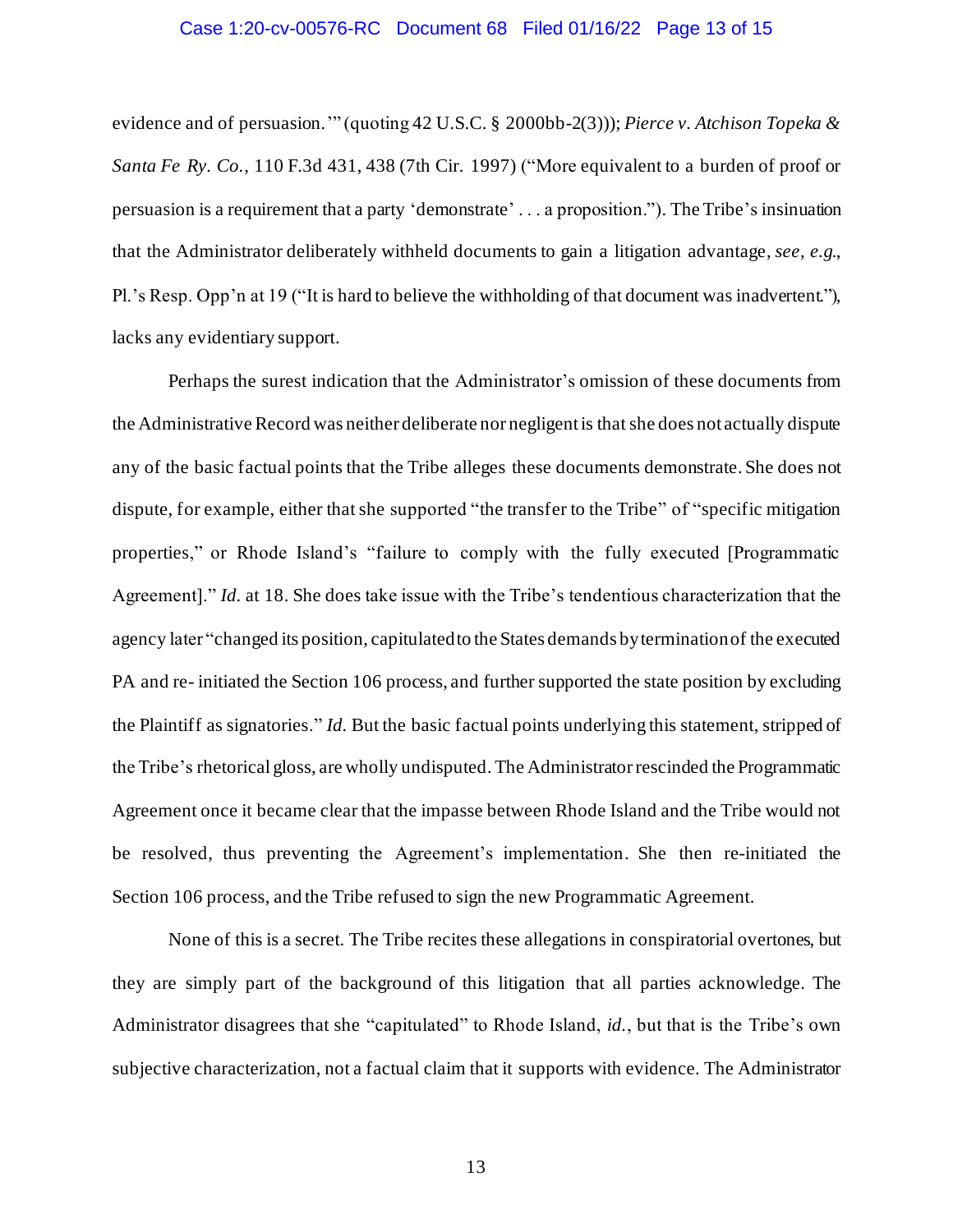## Case 1:20-cv-00576-RC Document 68 Filed 01/16/22 Page 14 of 15

also disputes that she changed her position—she continues to maintain that it would be ideal for Rhode Island to convey the properties to the Tribe without insisting on a waiver of its sovereign immunity. The Administrator's termination of the Programmatic Agreement simply reflects her concession to reality that such an outcome likely will not happen. But the Tribe does not actually contend otherwise—its assertion that the Administrator "changed [her] position," *id.*, appears to refer only to the fact that she entered into the Programmatic Agreement and then terminated it, which, again, is undisputed.

The Tribe cannot explain why the Administrator would deliberately exclude documents from the record that show only facts she does not dispute, or that is there any reason to think that she did so negligently. *See Bellion Spirits, LLC v. United States*, 7 F.4th 1201, 1209-10 (D.C. Cir. 2021) (affirming denial of motion to supplement the Administrative Record where "there is no reason to think that [the agency] deliberately excluded evidence from the record"). As such, this Court should deny the Tribe's request to supplement the Administrative Record.

\* \* \*